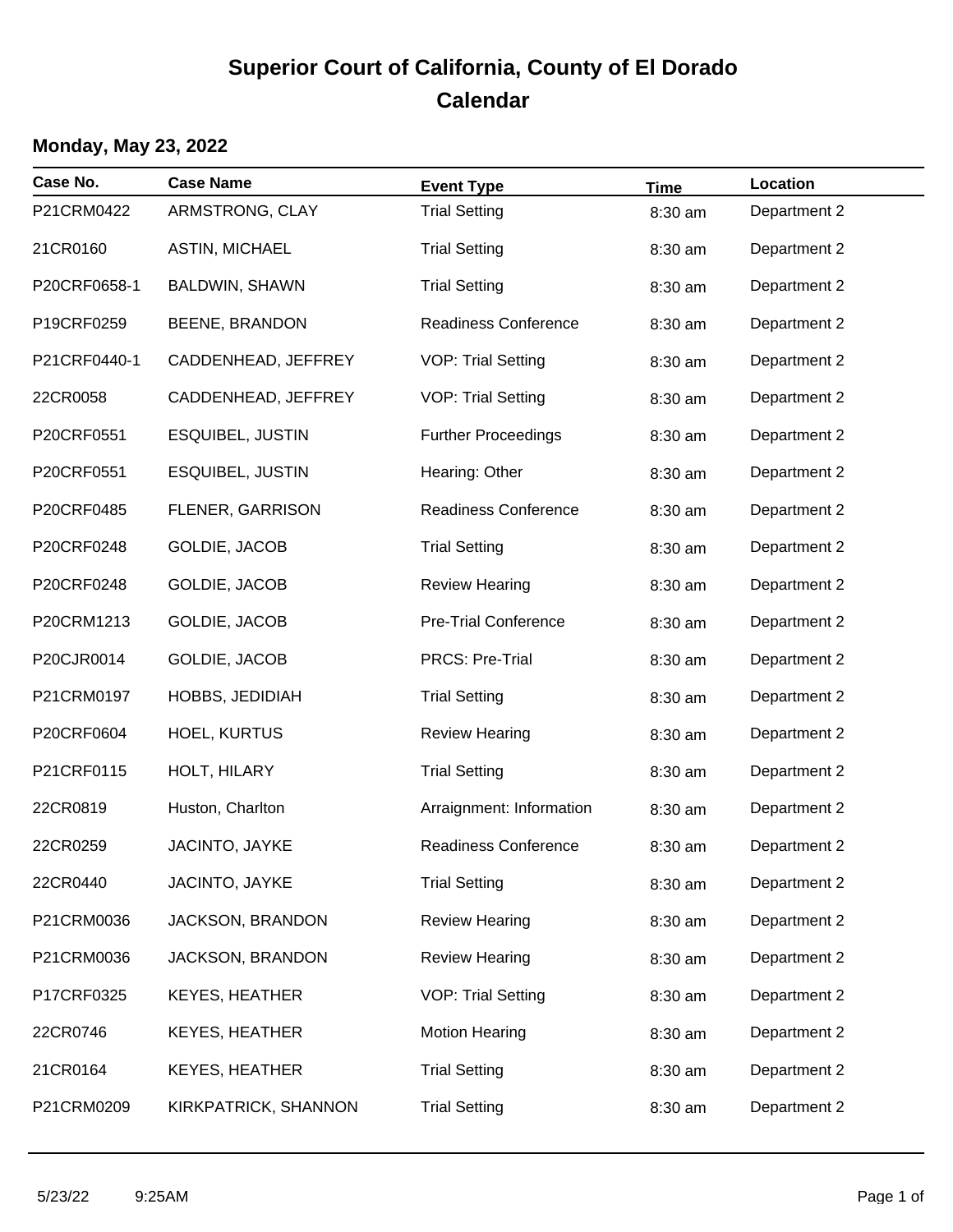## **Superior Court of California, County of El Dorado Calendar**

#### **Monday, May 23, 2022**

| Case No.   | <b>Case Name</b>        | <b>Event Type</b>                           | <b>Time</b> | Location     |
|------------|-------------------------|---------------------------------------------|-------------|--------------|
| P21CRF0354 | LEE, DANIEL             | Hearing: Other                              | 8:30 am     | Department 2 |
| P21CRF0354 | LEE, DANIEL             | <b>Trial Setting</b>                        | 8:30 am     | Department 2 |
| 22CR0605   | LYELL, ALEXANDRA        | <b>Readiness Conference</b>                 | 8:30 am     | Department 2 |
| 22CR0605   | LYELL, ALEXANDRA        | <b>Motion Hearing</b>                       | 8:30 am     | Department 2 |
| P19CRF0439 | MCCOY, JENNIFER         | <b>Trial Setting</b>                        | 8:30 am     | Department 2 |
| P21CRM1166 | <b>MYERS, GREGORY</b>   | <b>Readiness Conference</b>                 | 8:30 am     | Department 2 |
| P20CRM1207 | NAVARRETE, MICHAEL      | <b>OSC Hearing</b>                          | 8:30 am     | Department 2 |
| P20CRM1207 | NAVARRETE, MICHAEL      | <b>Review Hearing</b>                       | 8:30 am     | Department 2 |
| P20CRF0648 | NAVARRETE, MICHAEL      | <b>OSC Hearing</b>                          | 8:30 am     | Department 2 |
| P20CRF0648 | NAVARRETE, MICHAEL      | <b>Review Hearing</b>                       | 8:30 am     | Department 2 |
| P21CRF0052 | PALLIPURATH, KURIYAKOSE | Arraignment: Information                    | 8:30 am     | Department 2 |
| P20CRF0130 | PEARCE, THOMAS          | <b>VOP: Trial Setting</b>                   | 8:30 am     | Department 2 |
| P18CRM0559 | PEARCE, THOMAS          | <b>VOP: Trial Setting</b>                   | 8:30 am     | Department 2 |
| P19CRM0532 | PEARCE, THOMAS          | <b>VOP: Trial Setting</b>                   | 8:30 am     | Department 2 |
| P21CRF0466 | ROMERO, DANIEL          | <b>Trial Setting</b>                        | 8:30 am     | Department 2 |
| P20CRM0743 | ROMERO, DANIEL          | <b>VOP: Trial Setting</b>                   | 8:30 am     | Department 2 |
| P19CRF0411 | ROMERO, DANIEL          | <b>VOP: Trial Setting</b>                   | 8:30 am     | Department 2 |
| P20CRM0927 | SCOTT, MICHAEL          | <b>Motion Hearing</b>                       | 8:30 am     | Department 2 |
| 22SP0036   | ZAUN, BRADLEY           | <b>OSC Hearing</b>                          | 8:30 am     | Department 2 |
| 22CR0468   | <b>HARRISON, BRODIE</b> | <b>Trial Setting</b>                        | 11:00 am    | Department 2 |
| S21CRF0027 | <b>HARRISON, BRODIE</b> | <b>VOP: Contested</b>                       | 11:00 am    | Department 2 |
| P20CRM0013 | HIPPLE, STEVE           | <b>Motion Hearing</b>                       | 1:30 pm     | Department 2 |
| P19CRM0986 | JULIANO, MARK           | <b>Trial Setting</b>                        | 1:30 pm     | Department 2 |
| P19CRM0986 | <b>JULIANO, MARK</b>    | <b>Mental Health Diversion</b><br>PC1001.36 | 1:30 pm     | Department 2 |
| P20CRF0364 | JULIANO, MARK           | Pre Prelim                                  | 1:30 pm     | Department 2 |